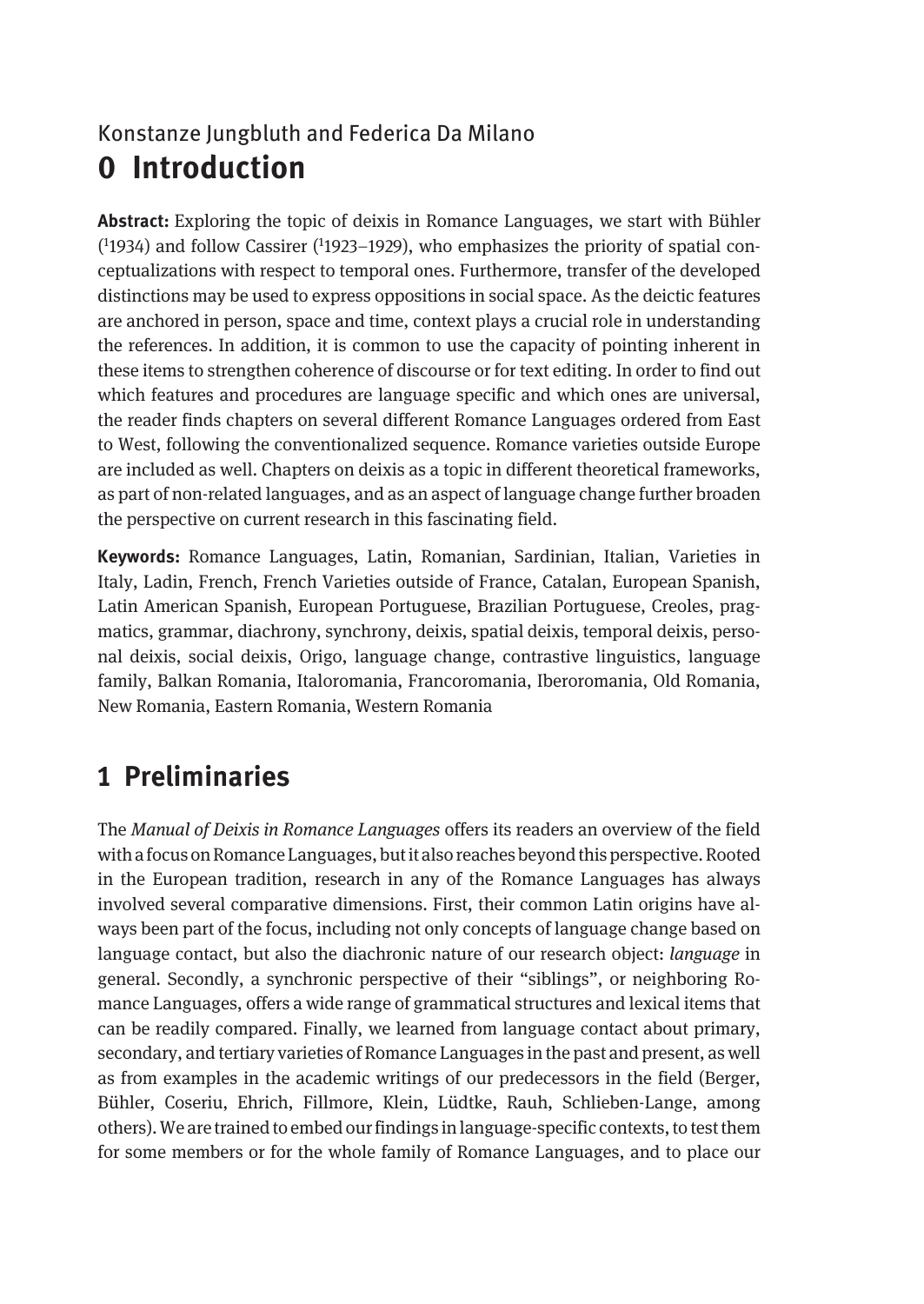results in the context of a universal perspective. These three steps of abstraction – the studied language, the other Romance Languages, the other European and non-European languages – form part of the research process. It is not by chance that this research practice and its results play an important role in the development of research on deixis. This can be confirmed by alook at the references of thelatest monographs and collections or basic scholarly works in our field of interest. Both the authors and editors of this volume are committed to this mission, and hope that the readers familiar with Romance Languages – but also those without experience in these languages – will gain new insights into deixis in general, and into the dimensions of similarities and differences between deictic structures. As proposed in the threefold approach, the use of deictic structures should be understood within and between different Romance Languages. Furthermore, we aim to show the differences of deictic structures and their use between Romance and other European and non-European languages, and in some points at the universal level of structures and language use in general.

In the following, we sketch the state of the art and will explain furthermore the structure selected for this manual. In the first part, we identify deixis as a core subject of linguistics forming part of pragmatics. The fascinating field of deixis is situated at the crossroads between grammar and semantics.

As Lenz (2003, vii) points out, it is not by chance that one of the most quoted definitions of deixis is taken from a monograph on semantics (Lyons 1977, 637):

"By deixis is meant the location and identification of persons, objects, events, processes and activities being talked about […] in relation to the spatiotemporal context created […] by the act of utterance and the participation in it, typically, of a single speaker and at least one addressee".

Conventional meanings codified by deictics (semantic coding) must be regarded as separate from the contingent contextual information and from the pragmatic contextdependent implicatures (pragmatic coding). Nevertheless, the two dimensions are interdependent and both contribute to the understanding of the utterance. According to Kemmerer (1999, 56),

"[…] demonstratives appear to straddle the boundaries between visual perception, abstract semantic organization, and context-specific sociolinguistic interaction. It therefore makes sense that they should have connections with all three of these domains without being completely reducible to any single one of them".

### 2 Current interest in linguistics for deixis

Deixis is an area of research within linguistics that has drawn ever-increasing interest among scholars. It spans the fields of pragmatics and grammar, and also links the areas of pragmatics and semantics. Deixis is a crucial aspect of several closely related subdisciplines such as cognitive linguistics, anthropological linguistics, and gestures as part of communication, to name just a few.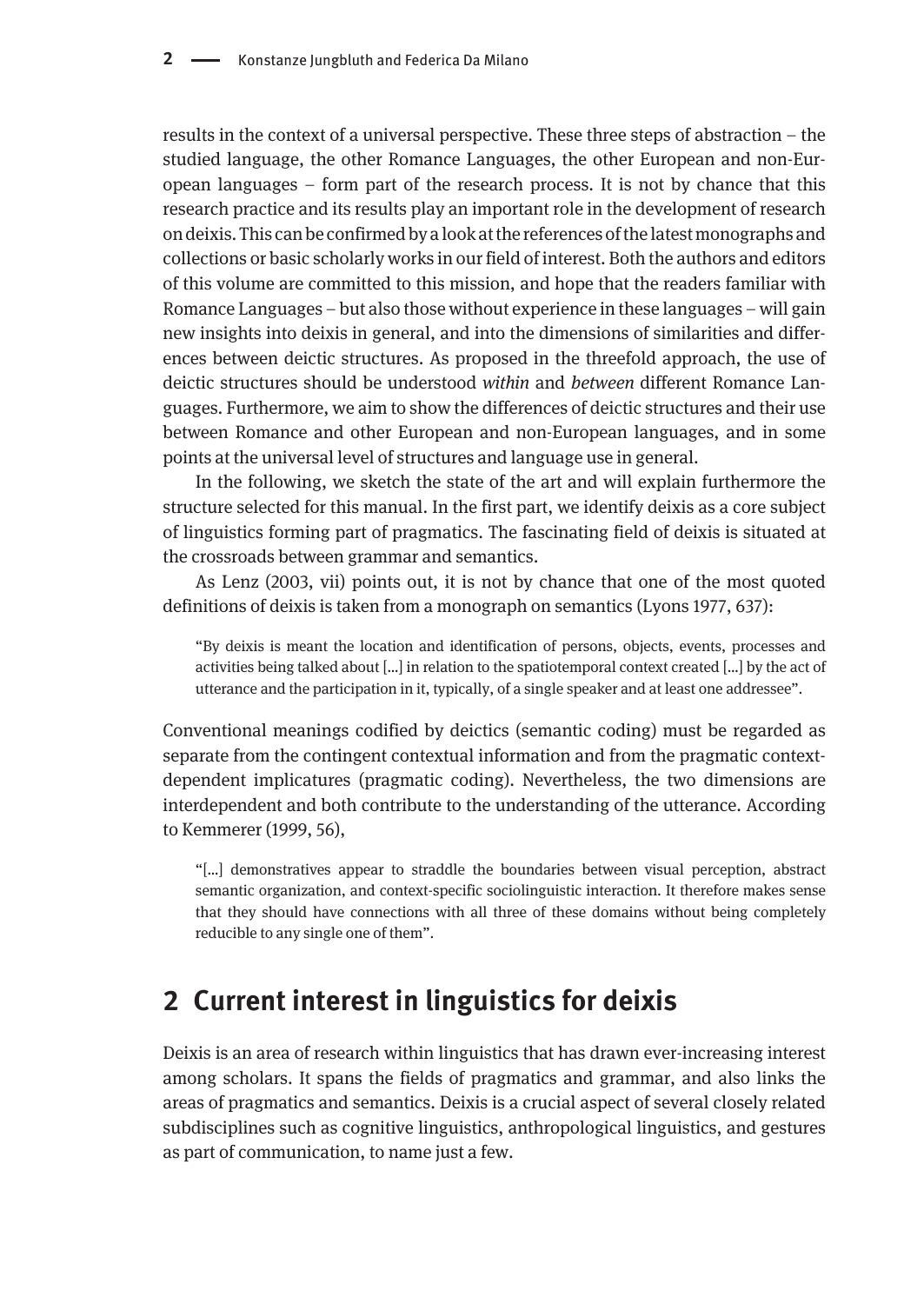Current interest in the topic of deixis and deictic categories in language and cognition was recently confirmed by the STALDAC (Space and Time across Languages, Disciplines and Cultures) conference held in April 2010 in Cambridge, followed by the proceedings published in two volumes by Benjamins in 2012; the Pisa International Conference on "Space in language" (October 2009; cf. Marotta et al. 2010) and the International Workshop "Space and language: on deixis" organized by Federica Da Milano and Paolo Zublena at the University of Milano-Bicocca (Da Milano/Zublena, forthcoming).

Recent work on the topic has recontextualized deictic use within both an interactional (cf. Goodwin 2000; 2003; Hanks 1990; Haviland 1996) and an ethnographic perspective (Duranti 1994; Hanks 1990; Keating 1994), and our Manual will give particular emphasis to this viewpoint.

From a typological point of view, a good reference study is the classic chapter by Anderson/Keenan (1985), which deals with the fundamental deictic categories (space, time, person) in the languages of the world; Diessel's monograph (1999) is a milestone in the study on demonstratives and on spatial deixis in general. Chapters on different aspects of deictic categories are systematically included in the World Atlas of Language Structures (WALS).

#### 3 Deixis: part of pragmatics

The field of research on deixis forms part of pragmatics. Language is perceived as language use embedded in action. Empirical data represented in spoken discourse or in text are prepared for our linguistic analysis in the form of smaller or larger corpora. Language use is not understood as a mere application of form and structure, of words and grammar. The use of deictic elements in any language of the world reveals the piggy-back process of anchoring that is essential for the understanding of language in general. Words and the rules for combining them are achieved through steps of abstraction which are sequentially organized. As in other sciences, we take the tension between theory and empirical basic data seriously. Although it may be true that the difference between theories is less than that between different empirical settings, we believe that the research process is fed by the reciprocal confrontation between them. This back-and-forth leads directly to findings obtained by "[d]eduction, induction, and abduction [which] are three basic forms of inference"<sup>1</sup> (Jensen 2008, 1188; cf. Peirce 1898/2002) with the shared aim to develop and refine a crosslinguistically proved theory on deixis.

<sup>1</sup> The citation is completed by the following subordinated clause [three basic forms of inference] "that inform the methodologies of communication research as well as other fields and disciplines" (Jensen 2008, 1188).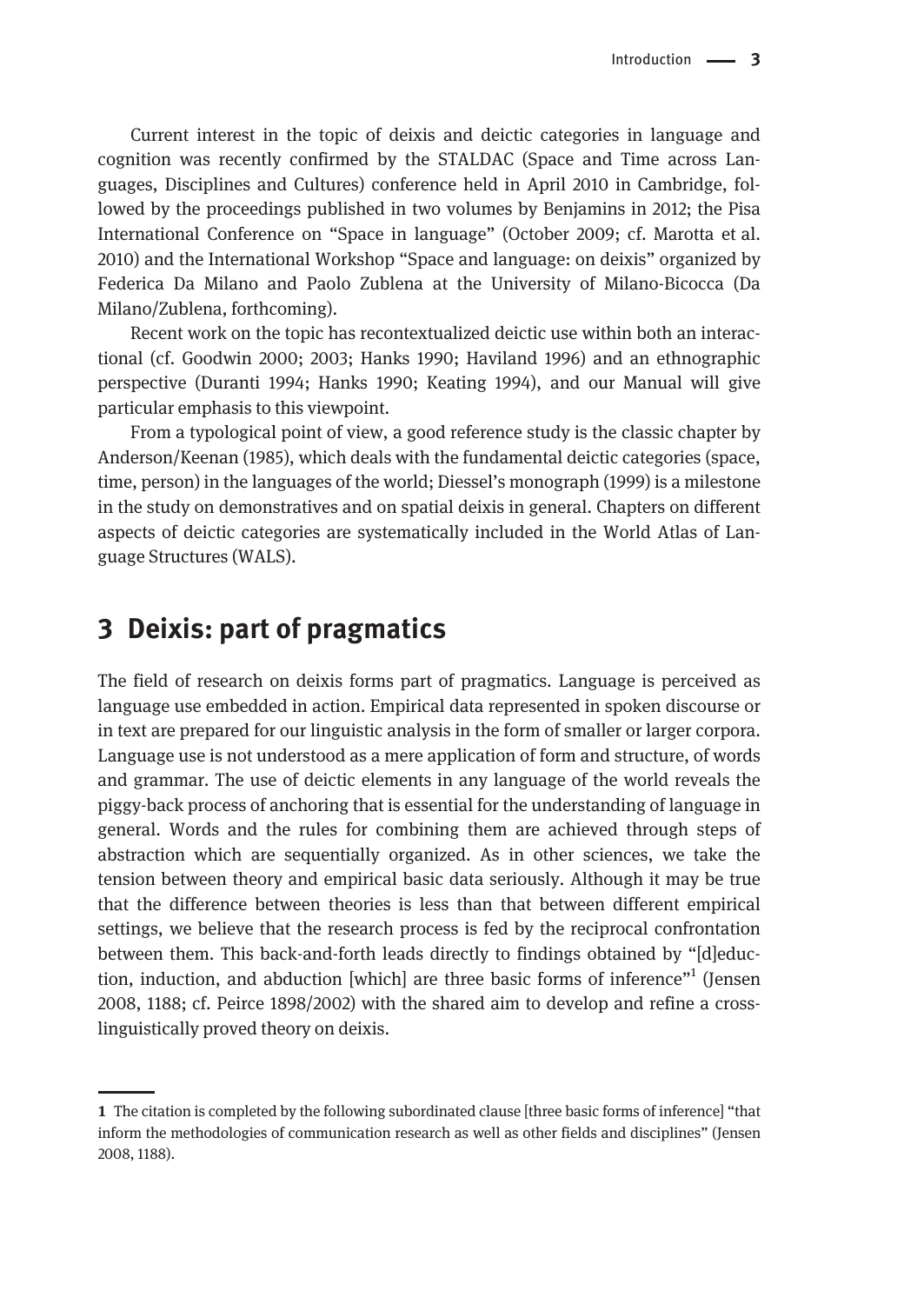Overcoming the traditional speaker- or distance-oriented view, which takes only the perspective of the speaker as *Origo*, our shared pivot and focal point in research on deixis starts from language use in dialogue, where the speaker and her or his hearer/s meet. While the speaker is only one person, her or his audience may consist of one or more hearers.<sup>2</sup> Language use is based in the *Dualis*, in the duality formed by at least two interlocutors, who together form the Origo based in the conversational dyad. The speaker speaks even to her- or himself as if speaking to another. The author writes her or his text expecting that it will be read by another. The other, the *Alter* indispensably complements the Ego. Without interlocutor she or he falls silent. The dialogue is not only the place where language use begins but an important part of human interaction.

"Imagine a language-game in which A asks and B reports the number of slabs or blocks in a pile,  $[...] =$ 

Such a report might run: 'Five slabs'. Now what is the difference between the report or statement 'Five slabs' and the order 'Five slabs!'? – Well, it is the part which uttering these words plays in the language game. No doubt the tone of voice and the look with which they are uttered, and much else besides, will also be different" (Wittgenstein <sup>1</sup>1914–1916/1984, 248)

The last part of the citation ["und noch manches mehr" 'and much else besides'] is often filled with a gesture in face-to-face-communication. "When people say things they typically do so by combining words with images"<sup>3</sup> (Enfield 2013, 691).

"Human conceptualization of space is primarily determined by visual perception, by the three dimensional visual field. […] The orientation has a characteristic double structure: it starts in the own body on the one hand, in the objectively given space as points of reference on the other hand" (Zifonun/Hoffmann/Strecker 1997, 326s.).

In the first example used by Enfield, "Make it steep like this", the meaning of words and gesture are carefully intertwined parts of the composite utterance.<sup>4</sup> It is not by chance that the demonstrative in this case plays a prominent role. The meaning is interactively achieved by three devices: (1) the tight "spatiotemporal co-occurrence [of words and gesture] in place and time (both produced by the same source), (2) the use of explicit deictic expression ʻlike this' (sending us on a search: ʻLike what', and leading us to consult the gesture for an answer), (3) the use of eye gaze for directing attention" (Enfield 2013, 692). Bühler (1934) was one of the first to show that even one-word utterances are complete signs regardless of the fact that they often lack a

<sup>2</sup> Leaving aside the possibility of speaking in chorus.

<sup>3</sup> With Enfield (2013) we consider strings of words themselves as a composite sign "consisting of words and grammatical constructions".

<sup>4</sup> "Make it steep like this". The utterance forms part of "a corpus of video-recorded talk collected in Laos since 2000". "[T]hree Lao men [are] sitting in a village temple, one of them thrusting his arm forward and down, with his gaze fixed on it" (Enfield 2013, 691).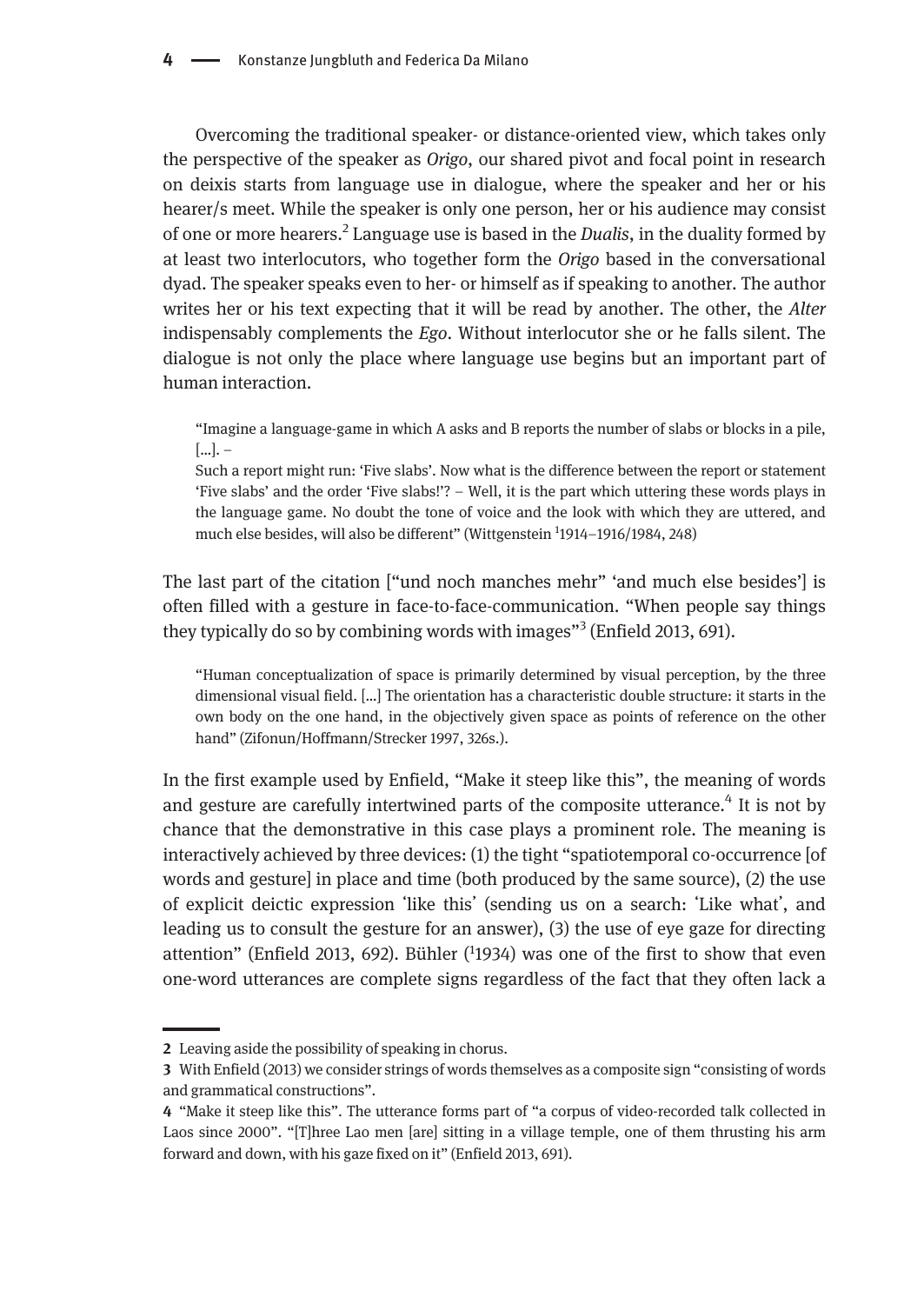predicate and do not form a sentence. Not until after Bühler's observation were these utterances considered to represent an object worth of linguistic analysis at all. Bühler's famous examples, "I", uttered by a visitor as an answer to someone behind the door, and "Here", exclaimed by someone in the audience claiming his/her presence when a list of names is read aloud are deictic expressions, too. The three axes of place, time and person – here, now and  $I/Y$ ou – determine the axis of the Origo.

### 4 Deixis: anchoring in space and time

It is the relation to the spatial and temporal anchoring of the ongoing social interaction between the speaker and her or his hearer/s which makes deictic elements different from others. "I" and "Here" refer to someone or someplace different in each occasion of their use. Pronouns, adverbs and determinants are the most prominent word classes which have this deictic dimension as part of their meanings. Compare the deictic and the non-deictic use in the following pairs of sentences:

- A) The noise of aircrafts pollutes more and more our environment here. versus
- B) Close to the Frankfurt International Airport aircraft noise is considered a growing environmental problem.
- A) At that time Hugo Chávez died. versus
- B) In March 2013 Hugo Chávez died.

It is obvious that in the first case the spatial information, and in the second the temporal relation is expressed deictically in both sentences labeled as A). Consequently, in order to understand the reference, one has to take into consideration the place and moment where the sentences have been uttered. The same does not hold for the other two sentences. It is true that not only deictic elements change their references in the world when uttered, but only deictic elements are anchored in one way or another to at least one of the spatiotemporal or personal dimensions. These dimensions are in turn determined by the interlocutors involved in the ongoing conversation.

Though most deictic dimensions belong to the set of closed word classes mentioned above, they are not restricted to only these classes. They also form part of words belonging to open word classes, most frequently as verbal morphemes of person and time (e.g. "he sings"; "they sang"), as motion verbs (e.g. "to come"), and as some locative and temporal adjectives (e.g. "northern cities"; "last summer") and expressions. The latter may be proven by paraphrasing the above sentence in the following way: "Two months ago Hugo Chávez died".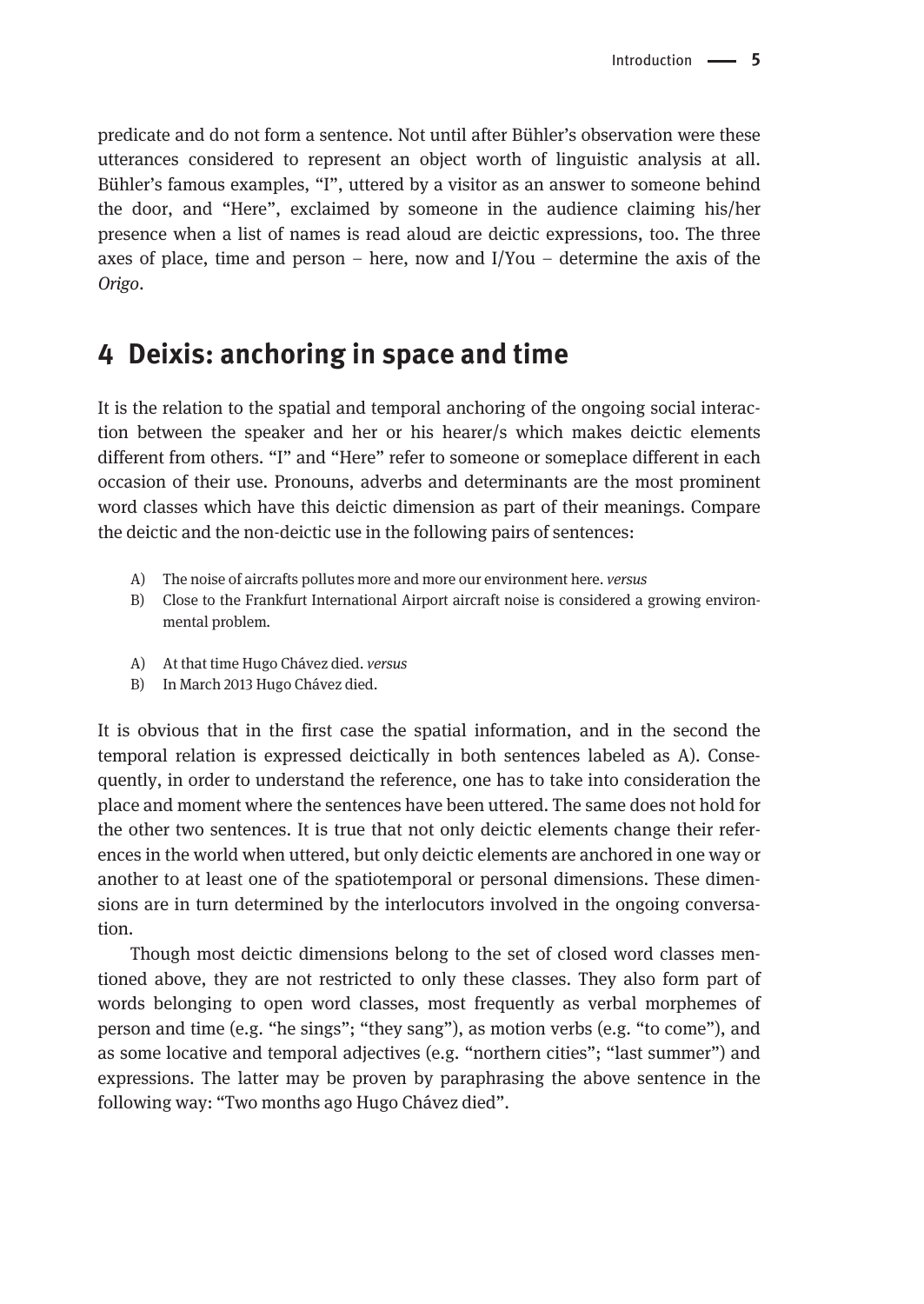## 5 Deixis: spatial oppositions and their transfer

Ontogenetic and phylogenetic data convincingly show that spatial experience is first in language acquisition (see e.g. Tomasello 2009), as in processes of language change accompanying the evolution of languages themselves (Cassirer <sup>1</sup>1923-1929/<sup>10</sup>1994). Spatial categories are directly accessible to humans (see citation above). Inside is different from outside. The speaker's space may be put in opposition to the one of the hearer. The opposition between close and distant spaces is basic. In some languages, a space at a middle distance is also routinely established. Spatial categories like river up, river down or mountain up, mountain down reflect environmentally important distinctions in some languages spoken by communities who make their living in these respective places.

## 6 Deixis: structuring time through space

The perception of time, which may even be restricted to our species, is realized by the metaphorical transfer of oppositions based in space to the temporal flow.

"We have seen the fluidity of the dividing line between imitative or affective sounds and the simplest spatial terms – and we encounter the same continuous, imperceptible transition between the linguistic spheres embracing local and temporal determinations. Even in our modern civilized languages these two often form an inseparable unity; it is common to find one and the same word used to express both spatial and temporal relations. […] for example, the word for 'here' merges with the word for 'now', the word for 'there' with that for 'earlier' or 'later'" (Cassirer <sup>1</sup>1923–1929/<sup>10</sup>1973, 216).

"Involuntarily, language transposes the structural relations of time into relations of space. […] But where consciousness is limited to spatial intuition and apprehends temporal relations only through spatial analogies  $[sic!]$  – this unique character of the direction of time must remain obscure. As in the intuition of space, everything is here reduced to the simple distinction of near and far. The only essential difference that is grasped and clearly expressed is that between ʻnow' and ʻnot-now' – between the immediate present and that which lies ʻoutside' it" (Cassirer <sup>1</sup> 1923– 1929/101973, 217).

The categories routinized on spatial oppositions are regularly used to structure time, which is less easily accessible and object of (metaphorical) abstraction.

"Based on space time is conceptualized as a continuous and directed movement following a path, which may be represented by a time arrow" (Hoffmann 1997, 339, our translation).

Past is regularly opposed to present, sometimes subdivided in a nearer and a distant past. The latter holds true for European Spanish, where the present este año 'this year' stays in opposition to ese 'that [year]' and to a remote past referred to by *aquel*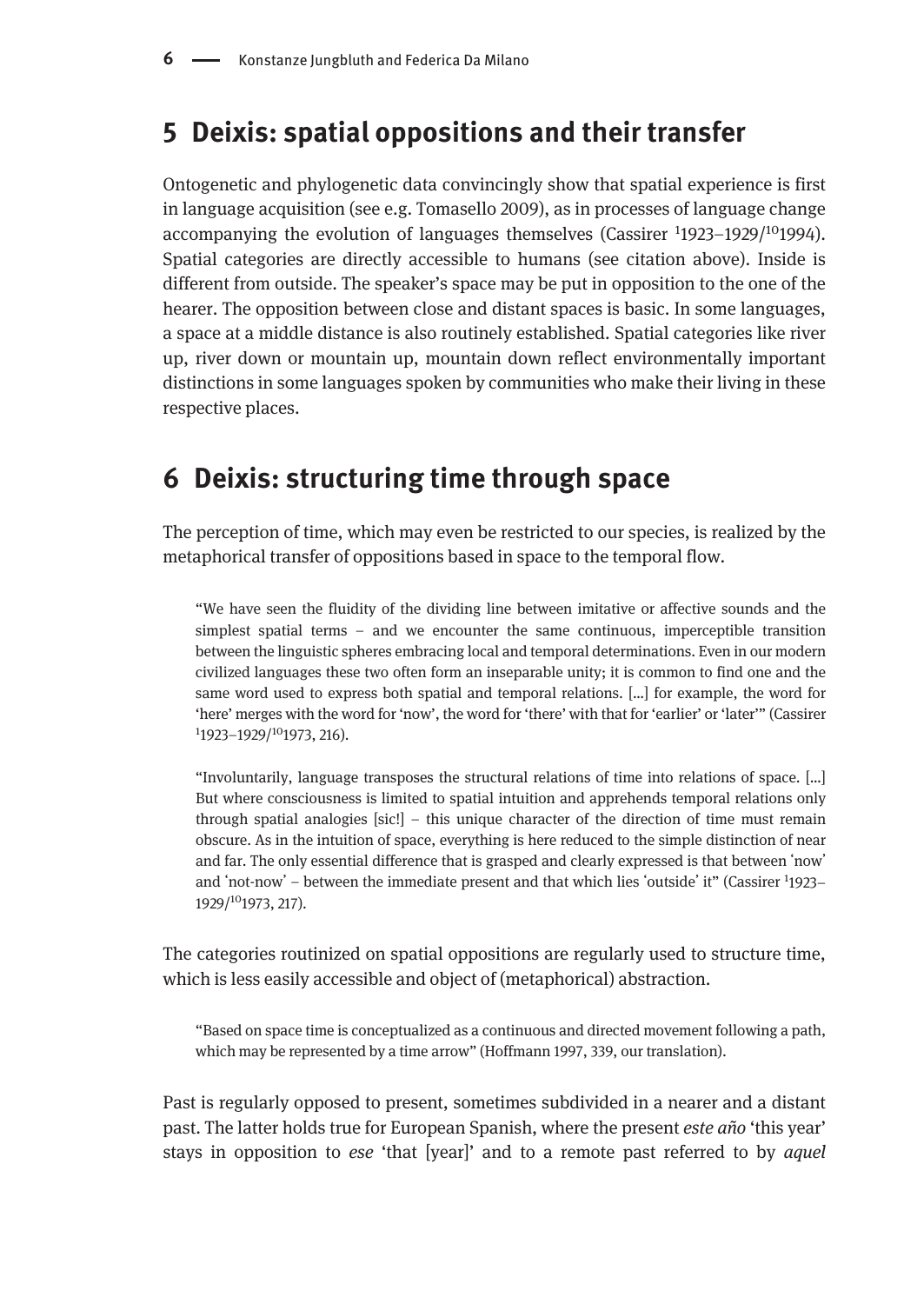entonces 'that time far away'.<sup>5</sup> The conceptualization of future is even more fragile. Some cultures place a taboo on this uncertain dimension (e.g. in the Arabic world). Some languages have not developed categories of their own to express a future not grounded in the present. Other languages mirror the time arrow in both directions – towards the past and towards the future – making twofold distinctions on both sides.<sup>6</sup> Moreover, in Chinese 'last month' is shànyuè (lit. 'above-month'), 'next month' is xiàyuè (lit. 'under-month'). In Aymara spoken in Peru nayra timpu 'the past' is literally 'eye time  $=$  time in front of my eyes' and *q'ipi uru* 'tomorrow' is literally 'the day behind me'.

#### 7 Deixis: transfer to structure social space

Oppositions developed to categorize space may be transferred to other spaces, for example to the social space (cf. Fillmore 1975; Levinson 1979; Rauh 1983a, among others). Here the distance parameter inherent of spatial oppositions plays a crucial role. On the one hand, power distinctions are metaphorically mapped into a hierarchically structured up and down. The higher the person is assumed to be situated, the more power she or he possesses compared to other people. Maintaining the distance through the drawing of borderlines between them reflects these relations of social power:7

On the other hand, emotional closeness may be expressed by integrating the other in one unique social space, thus not establishing a borderline among the interlocutors. Overcoming the individual point of view, this conceptualization of an undivided space as one and only one is essential for concerted actions of any group starting with the pair. Language use focused as social activity is rooted in the conversational dyad formed by speaker and hearer/s representing the shared Origo.

It is their involvement which characterizes the participants engaged in conversation.

"[A]n internal, even emotional connection individuals feel which binds them to other people as well as to places, things, activities, ideas, memories and words" (Tannen 1989, 12).

<sup>5</sup> It is not surprising that some of the widespread Latin American Spanishes did not maintain this finegrained distinction (due to language contact?). "Nearly in all American countries ese entonces is used [instead], sometimes alternating with the variant *en aquel entonces*, in other places replacing this idiom by majority or even exclusively" (RAE 2009, 1281; translation K.J.).

<sup>6</sup> However, the use of the future is less frequent.

<sup>7</sup> The socially reinterpreted spatial deictics may be strengthened by the use of personal pronouns, namely honorifics such as the famous V/T pronouns (vous/tu; cf. Brown/Gilman 1960; Levinson 1979; Helmbrecht 2005).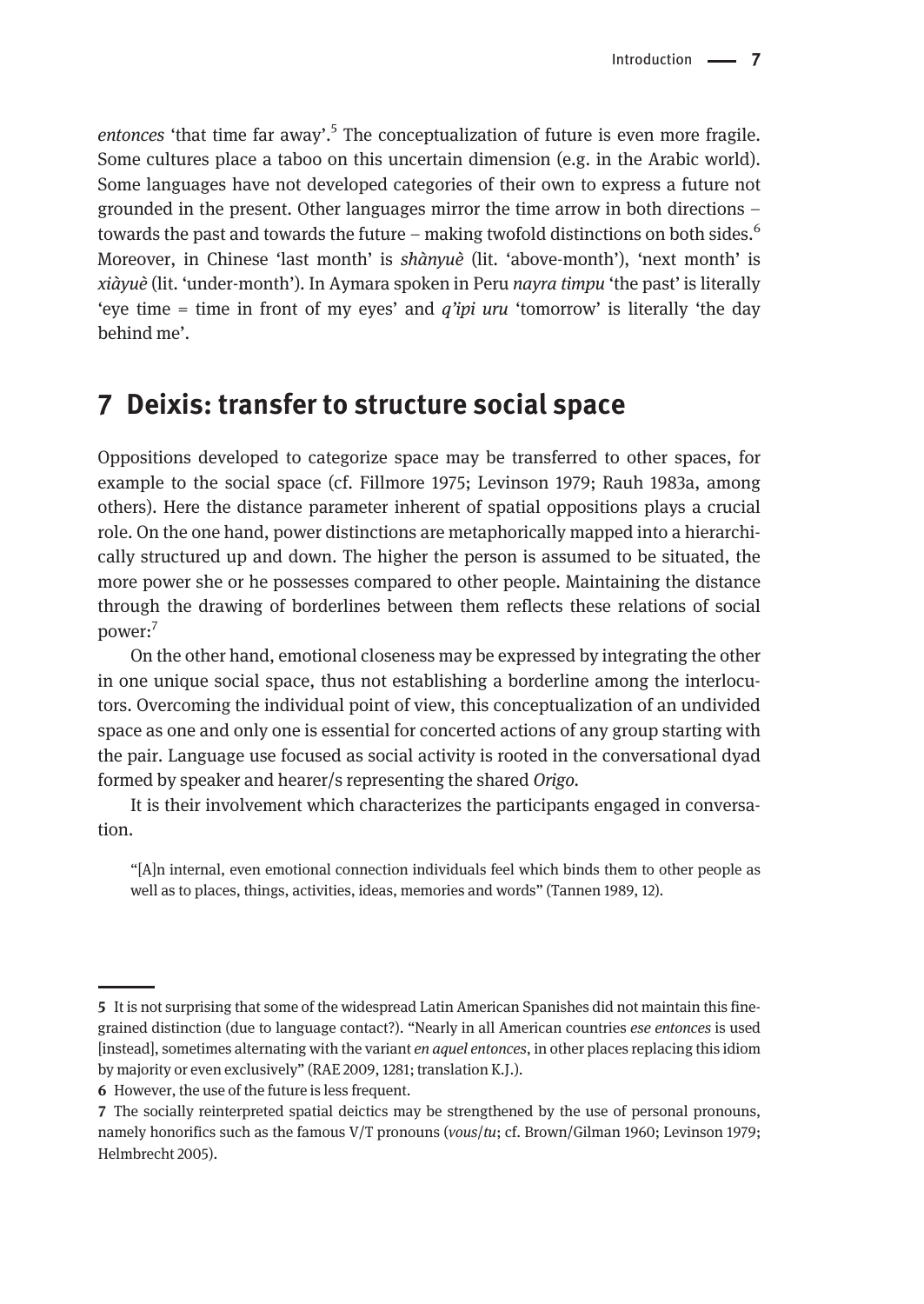According to Hanks (1990, 7):

"In assuming egocentricity in deixis, one runs the risk of mistaking a part of the whole, overlooking several basic facts: interaction puts in play the reciprocity of perspectives, the production of mutual knowledge, conflict and asymmetry".

And again citing Hanks (1990, 107s.):

"Given that acts of reference are interactively accomplished, a sociocentric approach is certain to be more productive than an egocentric one, even when the speaker is the primary ground of reference".

Reference to absent or present human participants in a speech event is the primary function of personal pronouns. Another aspect of the reference of personal pronouns, however, is what has been called social deixis in literature. There are many languages in which different pronominal forms may be used to indicate different degrees of respect. For a detailed analysis of politeness distinctions in second person pronouns from a typological point of view, see Helmbrecht (2003).

#### 8 Deixis: structuring the space of text and discourse

Textual deixis or discourse deixis has been theorized (as discourse deixis, textual deixis, Rededeixis, Textdeixis) by Fillmore (1972), Braunmüller (1977) and Lyons (1977). According to Conte (1999, 17):

"La deissi testuale è quella forma di deissi con la quale un parlante fa, nel discorso, riferimento al discorso stesso, al discorso in atto, ossia a parti (a segmenti, o momenti), dell'ongoing discourse (in particolare: o al pre-testo, o al post-testo, o, nel logicamente problematico caso dell'autoriferimento, a quella stessa enunciazione, nella quale l'espressione deittica ricorre)".

Textual as well as discourse deixis provide a transition between the notions of deixis and anaphora, because they involve the use of the deictic procedure to point to part of a pre- or post-mentioned textual or memory representation.<sup>8</sup>

# 9 Deixis: maintaining oppositions in spoken language

As far as Romance Languages are concerned, many studies are devoted to particular languages or even subvarieties of them (see Jungbluth 2005 for Ibero-Romance

<sup>8</sup> These representations have no need to be highly activated.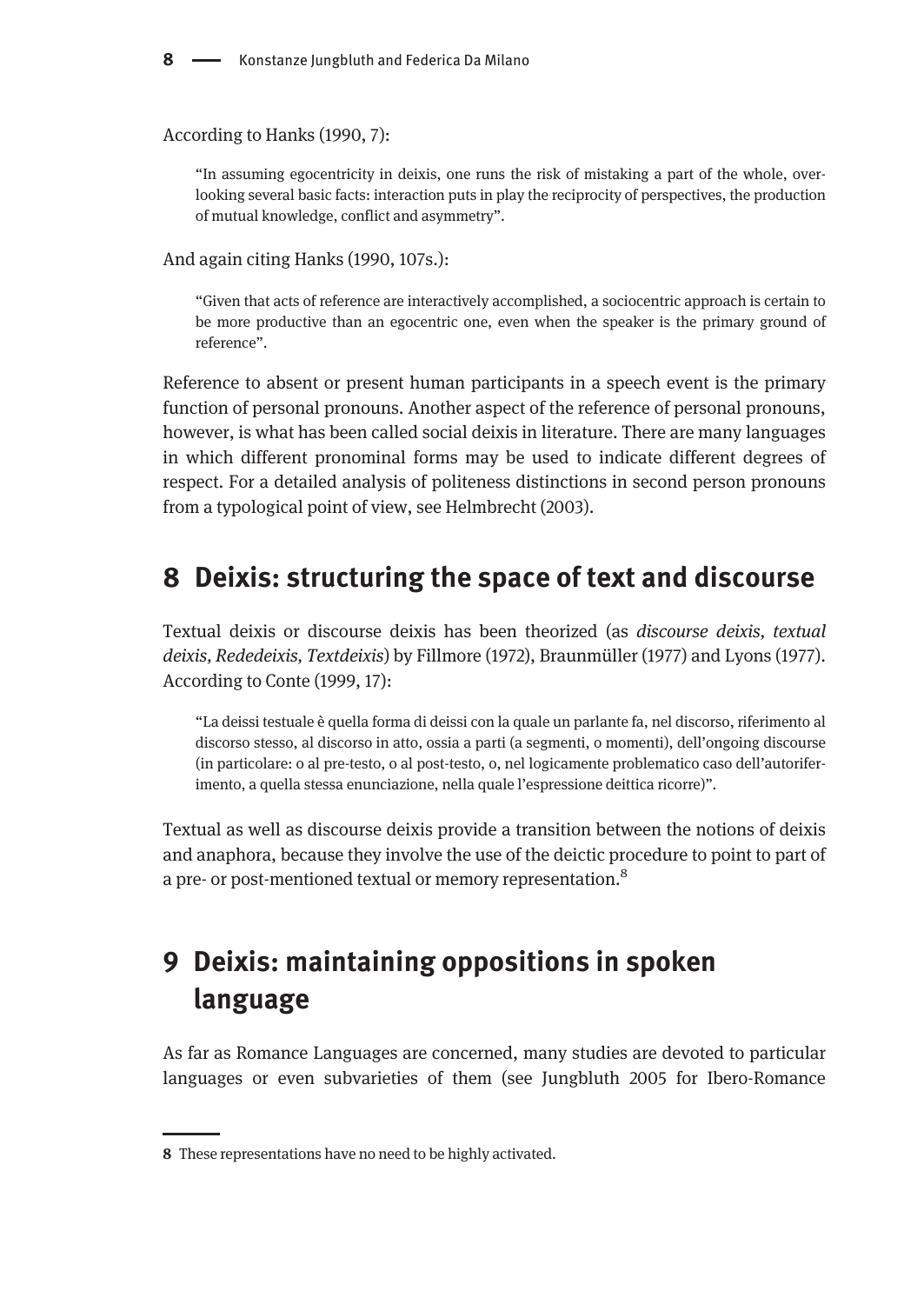languages; Gaudino-Fallegger 1992 and Vanelli 1992 for Italian, etc.); Da Milano (2005) is a study on spatial deixis in the languages of Europe, where the author considers Romance Languages in relation to the other world languages.

Languages of the world reflect the wide range of humankind's natural creativity. The different deictic structures – not only the items themselves, but the oppositions between them that we use to make space accessible to us – reflect that neither space itself nor our use of it are cross-culturally alike. This difference reflects the diversity of natural environments and of humankind at the same time. Space is basic, and deictic structures are firmly rooted within space. They are and have been created and used daily by people all over the world, who also constantly maintain and change them.

Routinized use in spoken language may even preserve items lost in varieties which are closer to the norm. Focusing on English spoken in Northern England and Shetland as compared to Standard English, Melchers (1997) not only confirms the cross-linguistically common use of distal demonstratives to express depreciation, but reports on its implications for reluctance towards language change:<sup>9</sup>

"The maintenance of a three-way system [this – that – yon] as still evidenced in Shetland dialect today indicates that [the use of three demonstratives] is above all of an emotional-attitudinal character" (Melchers 1997, 91).<sup>10</sup>

This diversity is not restricted to the difference between languages, but also appears at the level of varieties of languages. It is not by accident that even closely related language varieties differ in the way they structure space.

#### 10 Structure of this volume

This volume will therefore include chapters on deixis, not only with regard to languages of Eastern and Western Romania (Wartburg 1950), forming together the territory of so-called Old Romania, but also on languages of New Romania spoken on other continents. Alongside Romanian, Italian, Ladin, French, Spanish and Catalan, European and Brazilian Portuguese, we include chapters on the varieties of French in the francophone world, on Latin American Spanish(es), and on Romance language varieties in Italy, the autochthonous "descendent" of the ancient Latin core.

The ordering of the Romance Languages of Europe follow the conventionalized sequence from East to West, starting with languages of the Balkan Romania, Italoromania, Francoromania and finally of Iberoromania (cf. Tagliavini 1948/<sup>2</sup>1998). Using language history as a guideline, the chapters on the languages spoken outside Europe

<sup>9</sup> "Demonstratives are highlighted and typically associated with informal, unplanned types of discourse, such as conversational interaction" (Melchers 1997, 90).

<sup>10 &</sup>quot;It is also pointed out that yon tends to be used in phrases with euphemistic or depreciatory force" (Melchers 1997, 85).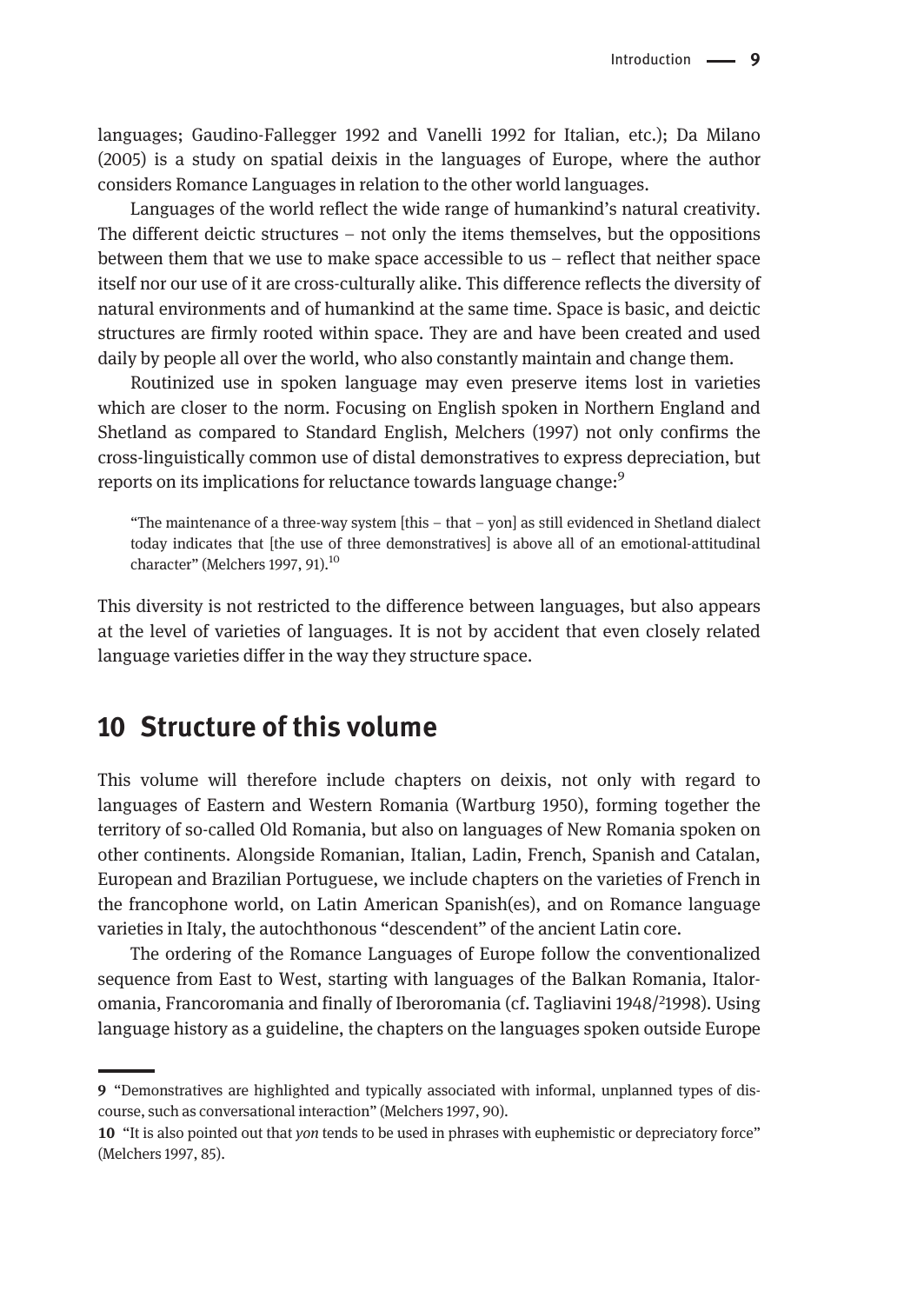follow the chapters of the languages of their respective colonial nations. After this first part, we further expand the aspects of deixis in three directions.

The first treats deixis embedded in different theoretical and traditional frameworks including semantics, structuralism, contextualism, indexicalism, minimalism, cognitive linguistics, referentiality and typology.

The second has a more empirical nature. Two chapters will focus on the diachronic aspects revealing the changes from Latin to different forms of Vulgar Latin, and finally to the Romance Languages. One of them exclusively focuses on the French deictic systems, which underwent important changes beginning in the period of Old French, passing through the period of Middle French, to the French spoken today. A chapter on deictic systems that experienced language change and were affected by language contact forms precedes a series of chapters which contribute points of comparison to our view on deixis in Romance Languages by investigating deixis in other European and non-related languages of the world: Japanese and Mesoamerican languages among others.

The third considers the interfaces between deixis and neighboring fields of interest, considering that

"contrasting languages means not only contrasting language systems, but also contrasting language use in all its dynamics, mainly discourse strategies, commonly shared inferences, presuppositions, and, as part of contrastive pragmatics, also contrasting (anthropological) cultures" (Filipović/Jaszczolt 2012, 1).

Chapters on social interaction, corpus linguistics, gesture and finally discourse deixis complete and round off this volume.

#### 11 References

- Anderson, Stephen R./Keenan, Edward L. (1985), Deixis, in: Timothy Shopen (ed.), Language Typology and Syntactic Description, Cambridge, Cambridge University Press, 259–308.
- Berger, Tilman (1991), Überlegungen zur Deixis im Russischen, Slavistische Beiträge 274, 9–34. Braunmüller, Kurt (1977), Referenz und Pronominalisierung. Zu den Deiktika und Proformen des
- Deutschen, Tübingen, Niemeyer.
- Brown, Roger/Gilman, Albert (1960), The Pronouns of Power and Solidarity, American Anthropologist 4 (6), 24–39.
- Bühler, Karl (1982 [<sup>1</sup>1934]), Sprachtheorie, Stuttgart, Fischer; (1950) Teoría del lenguaje, translated into Spanish by Julián Marías, Madrid, Alianza; (1990) Theory of Language, translated into English by Donald F. Goodwin, Amsterdam/Philadelphia, Benjamins.
- Cassirer, Ernst (1955, <sup>10</sup>1973, [<sup>1</sup>1923-1929]), Philosophie der symbolischen Formen, vol. 1: Die Sprache, Darmstadt, Wissenschaftliche Buchgemeinschaft; (1955) The Philosophy of Symbolic Forms, vol. 1: Language, translated into English by Ralph Manheim, London, Yale University Press.
- Conte, Maria-Elisabeth (1999), Condizioni di coerenza. Ricerche di linguistica testuale, Alessandria, Edizioni dell'Orso.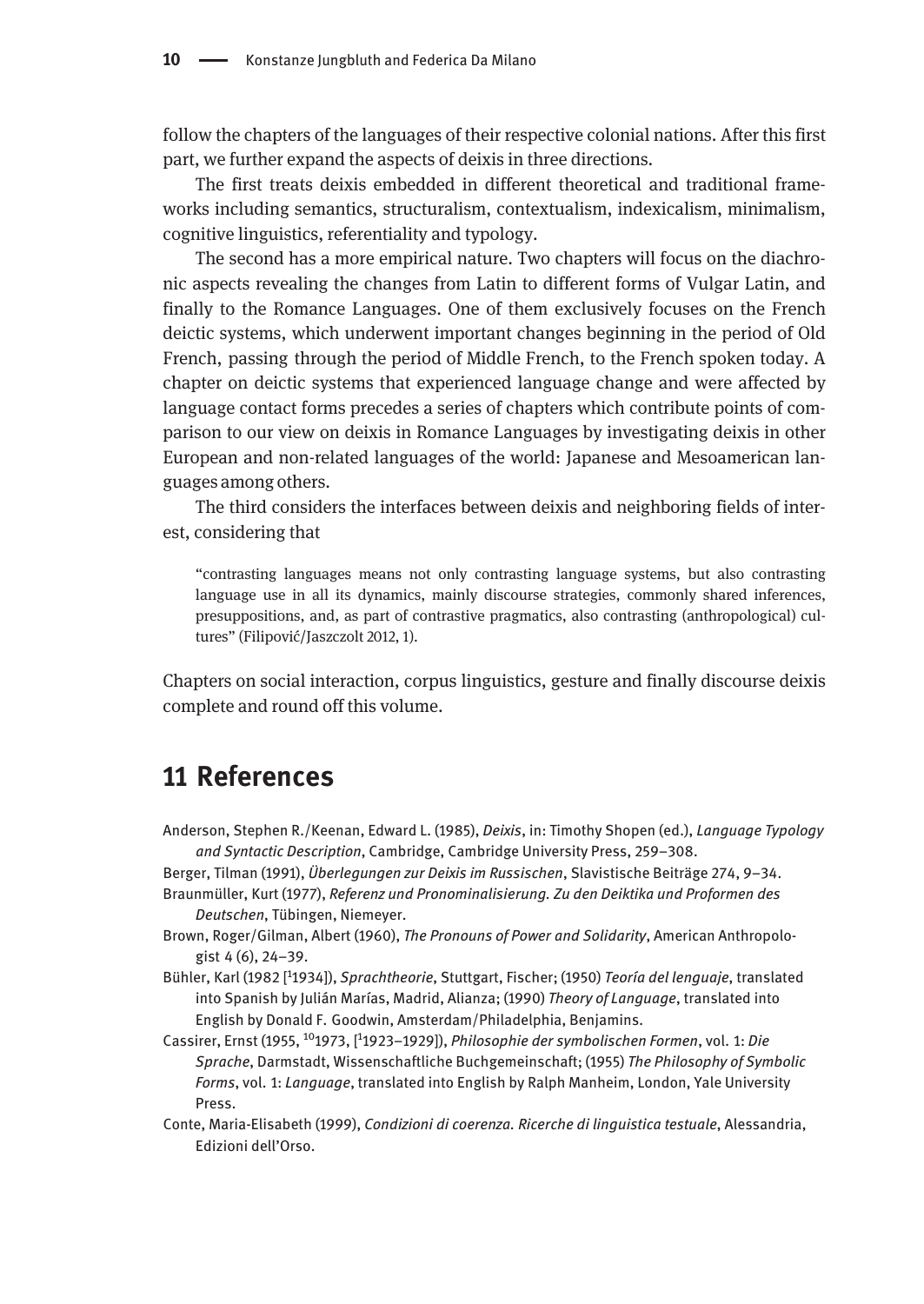Coseriu, Eugenio (1955), Determinación y entorno: dos problemas de una lingüística del hablar, Romanistisches Jahrbuch 7, 29–54; (1975) Determinierung und Umfeld. Zwei Probleme einer Linguistik des Sprechens, translated by Uwe Petersen, in: Sprachtheorie und allgemeine Sprachwissenschaft, München, Fink, 253–291.

Coseriu, Eugenio (1988), Historische Sprache und Dialekt, in: Jörn Albrecht et al. (edd.), Energeia und Ergon, vol. 1: Schriften von 1965–1987, Tübingen, Narr, 44–61.

Da Milano, Federica (2005), La deissi spaziale nelle lingue d'Europa, Milano, Angeli.

Da Milano, Federica/Zublena, Paolo (edd.) (forthcoming), Space and language: on deixis, Amsterdam/Philadelphia, Benjamins.

Diessel, Holger (1999), Demonstratives. Form, function and grammaticalization, Amsterdam/Philadelphia, Benjamins.

Dryer, Matthew S./Haspelmath, Martin (edd.) (2005), The World Atlas of Language Structures, Oxford, Oxford University Press (since 2011 also available online, The World Atlas of Language Structures Online, Munich, Max Planck Digital Library, <http://wals.info/> (09.01.2013).

Duranti, A. (1994), From Grammar to Politics: Linguistic Anthropology in a Western Samoan Village, Berkeley, University of California Press.

Ehlich, Konrad (1982), Anaphora and Deixis: Same, Similar or Different? in: Robert J. Jarvella/Wolfgang Klein (edd.), Speech, place and action: Studies in deixis and related topics, Chichester, Wiley & Sons, 315–338.

Ehrich, Veronika (1992), Hier und Jetzt, Tübingen, Niemeyer.

Enfield, Nick J. (2013), A "Composite Utterances" approach to meaning, in: Cornelia Müller et al. (edd.), Body – Language – Communication: An International Handbook on Multimodality in Human Interaction Vol. 1, Berlin/Boston, Mouton De Gruyter, 689–706.

Filipović, Luna/Jaszczolt, Kasia M. (edd.) (2012), Space and Time in Languages and Cultures, 2 vol., Amsterdam/Philadelphia, Benjamins.

Fillmore, Charles (1972), Ansätze zu einer Theorie der Deixis, in: Ferenc Kiefer (ed.), Semantik und generative Grammatik, vol. 1, Frankfurt am Main, Athenäum, 147–174.

Fillmore, Charles J. (1975), Santa Cruz Lectures on Deixis, Bloomington, Indiana University Linguistics Club.

Gaudino-Fallegger, Livia (1992), I dimostrativi nell'italiano parlato, Wilhelmsfeld, Egert.

Goodwin, Charles (2000), Action and embodiment within situated human interaction, Journal of Pragmatics 32, 1489–1522.

Goodwin, Charles (2003), Pointing as Situated Social Practice, in: Sotaro Kita (ed.), Pointing: Where language, culture, and cognition meet, Hillsdale/NJ, Erlbaum, 217–241.

Hanks, William (1990), Referential Practice: Language and Lived Space among the Maya, Chicago, University of Chicago Press.

Haviland, John (1996), Projections, transpositions, and relativity, in: John Gumperz/Stephen C. Levinson (edd.), Rethinking Linguistic Relativity, Cambridge, Cambridge University Press, 271–323.

Helmbrecht, Johannes (2003), Politeness distinctions in second person pronouns, in: Friedrich Lenz (ed.), Deictic conceptualisation of space, time and person, Amsterdam/Philadelphia, Benjamins, 183–202.

Helmbrecht, Johannes (2005), Politeness Distinctions in Pronouns, in: Martin Haspelmath et al. (edd.), The World Atlas of Language Structures, Oxford, Oxford University Press, 186–190.

Hernández Socas, Elia/Sinner, Carsten/Wotjak, Gerd (edd.) (2011), Estudios de tiempo y espacio en la gramática española, Frankfurt am Main, Lang.

Hoffmann, Ludger (1997), Deixis und situative Orientierung, in: Gisela Zifonun/Ludger Hoffmann/ Bruno Strecker, Grammatik der deutschen Sprache, 3 vols., Berlin/New York, De Gruyter, 309–359.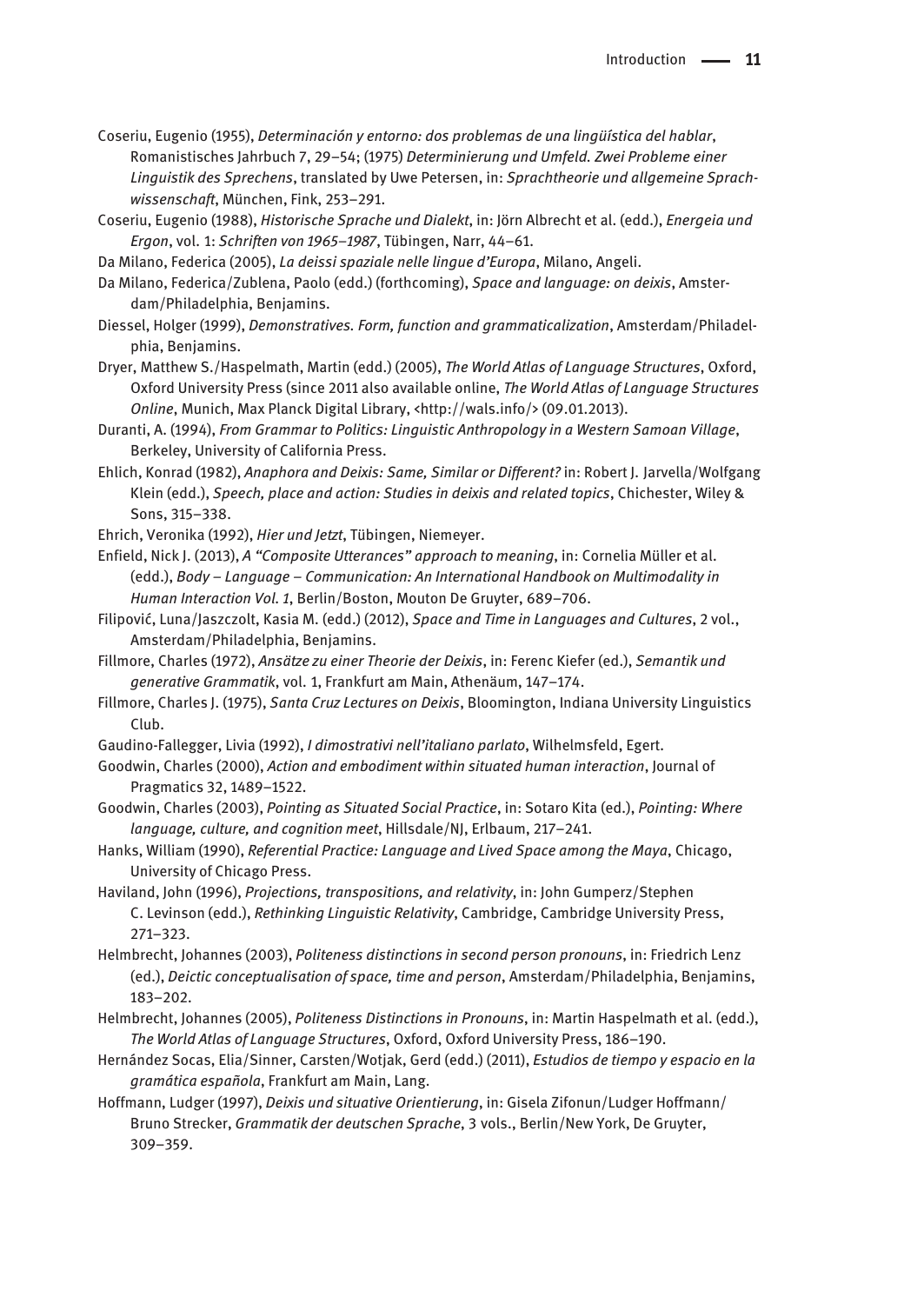Jensen, Klaus Bruhn (2008), Deduction vs Induction vs Abduction, in: Wolfgang Donsbach (ed.), The International Encyclopedia of Communication, vol. 3, Oxford, Blackwell, 1188–1192.

- Jungbluth, Konstanze (2005), Pragmatik der Demonstrativpronomina in den iberoromanischen Sprachen, Tübingen, Niemeyer.
- Jungbluth, Konstanze (2012), 39. Einzelaspekt: Deixis, in: Joachim Born et al. (edd.), Handbuch Spanisch, Berlin, Schmidt, 313–318.

Jungbluth, Konstanze/Klein, Wolfgang (edd.) (2002), Deixis – universelle und einzelsprachliche Aspekte, Zeitschrift für Literaturwissenschaft und Linguistik 125.

Keating, Elizabeth L. (1994), Language, gender, rank and social space. Honorifics in Pohnpei, Micronesia, in: Cultural Performances: Proceedings of the Third Berkeley Women and Language Conference, Berkeley, Women and Language Press, 367–377.

Keating, Elizabeth L. (1998), Power sharing, Oxford, Oxford University Press.

Kemmerer, David (1999), "Near" and "far" in language and perception, Cognition 73, 35–63.

Klein, Wolfgang (1978), Präliminarien zu einer Untersuchung der lokalen Deixis, Linguistische Berichte 58, 18–40.

Klein, Wolfgang (ed.) (1991), Sprache und Raum, Zeitschrift für Literaturwissenschaft und Linguistik 78.

- Kragh, Kirsten Jeppesen (ed.) (2013), Deixis and pronouns in Romance Languages, Amsterdam/ Philadelphia, Benjamins.
- Krefeld, Thomas (2011), "Primäre", "sekundäre", "tertiäre" Dialekte und die Geschichte des italienischen Sprachraums, in: Anja Overbeck/Wolfgang Schweickard/Harald Völker (edd.), Lexikon, Varietät, Philologie. Günter Holtus zum 65. Geburtstag, Berlin/New York, De Gruyter, 137–147.
- Kristol, Andres (1998), Die historische Klassifikation der Romania III. Rätoromanisch, in: Günter Holtus/Michael Metzeltin/Christian Schmitt (edd.), Lexikon der Romanistischen Linguistik, vol. VII: Kontakt, Migration und Kunstsprachen. Kontrastivität, Klassifikation und Typologie, Tübingen, Niemeyer, 937–948.
- Lenz, Friedrich (ed.) (2003), Deictic conceptualisation of space, time and person, Amsterdam/Philadelphia, Benjamins.
- Levinson, Stephen C. (1979), Pragmatics and social deixis: Reclaiming the notion of conventional implicature, in: Christine Chiarello (ed.), Proceedings of the Fifth Annual Meeting of the Berkeley Linguistics Society, 206–223.
- Levinson, Stephen C. (1983), Pragmatics, Cambridge, Cambridge University Press; (1989) Pragmática, Barcelona, Teide; (1990) Pragmatik, Tübingen, Niemeyer; (2007) Pragmática, São Paulo, Martins Fontes.
- Levinson, Stephen C./Wilkins, David P. (edd.) (2006), Grammars of space: explorations in cognitive diversity, New York, Cambridge University Press.
- Lüdtke, Helmut (2000), Kleine Beiträge zur portugiesischen Sprachgeschichte, in: Cornelia Klettke et al. (edd.), Ästhetik der Texte – Varietät von Sprache, Tübingen, Narr, 211–223.
- Lyons, John (1977), Semantics, 2 vol., Cambridge, Cambridge University Press.
- Marotta, Giovanna, et al. (edd.) (2010), Space in language: Proceedings of the Pisa International Conference, Pisa, Ets.
- Melchers, Gunnel (1997), This, that, yon: on "Three Dimensional" Deictic Systems, in: Jenny Cheshire/ Dieter Stein (edd.), Taming the Vernacular: From Dialect to Written Standard Language, Harlow, Longman, 83–92.
- Mondada, Lorenza (1994), Verbalisation de l'espace et fabrication du savoir, Lausanne, Beck.
- Monticelli, Daniele/Pajusalu, Renate/Treikelder, Anu (edd.) (2005), From utterance to uttering and viceversa: Multidisciplinary views on deixis, Tartu, Tartu Ülikooli Kirjastus.
- Peirce, Charles Sanders (1898/2002), Das Denken und die Logik des Universums Die Vorlesungen der Cambridge Conferences von 1898, translated by Helmut Pape, Frankfurt am Main, Suhrkamp.